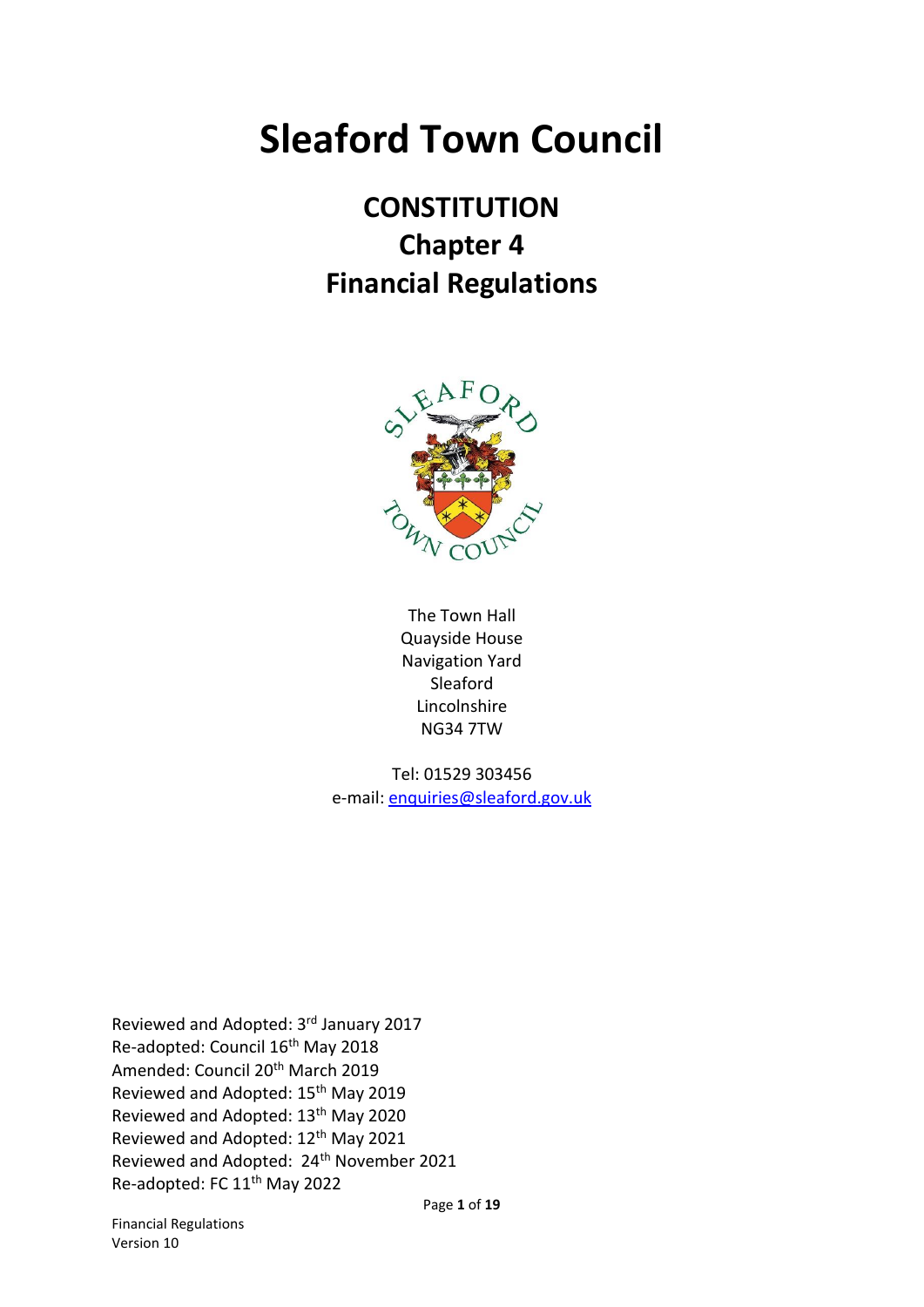#### **Contents**

|                | <b>Financial Regulations</b>                                      | Page           |
|----------------|-------------------------------------------------------------------|----------------|
| 1              | General                                                           | 3              |
| $\overline{2}$ | Accounting and Audit (Internal and External)                      | 5              |
| 3              | Annual Estimates (Budget) and Forward Planning                    | 6              |
| 4              | <b>Budgetary Control and Authority to spend</b>                   | $\overline{7}$ |
| 5              | Banking Arrangements and Authorisation of Payments                | 8              |
| 6              | Instructions for the making of payments                           | 10             |
| $\overline{7}$ | <b>Payments of Salaries</b>                                       | 12             |
| 8              | Loans and Investments                                             | 13             |
| 9              | Income                                                            | 14             |
| 10             | Orders for Work, Goods and Services                               | 14             |
| 11             | Contracts                                                         | 15             |
| 12             | Payments Under Contracts for Building Or Other Construction Works | 16             |
| 13             | <b>Stores and Equipment</b>                                       | 17             |
| 14             | Assets, Properties and Estates                                    | 17             |
| 15             | Insurance                                                         | 18             |
| 16             | <b>Risk Management</b>                                            | 18             |
| 17             | Suspension and Revision of Financial Regulations                  | 18             |
| 18             | <b>Financial Procurements</b>                                     | 19             |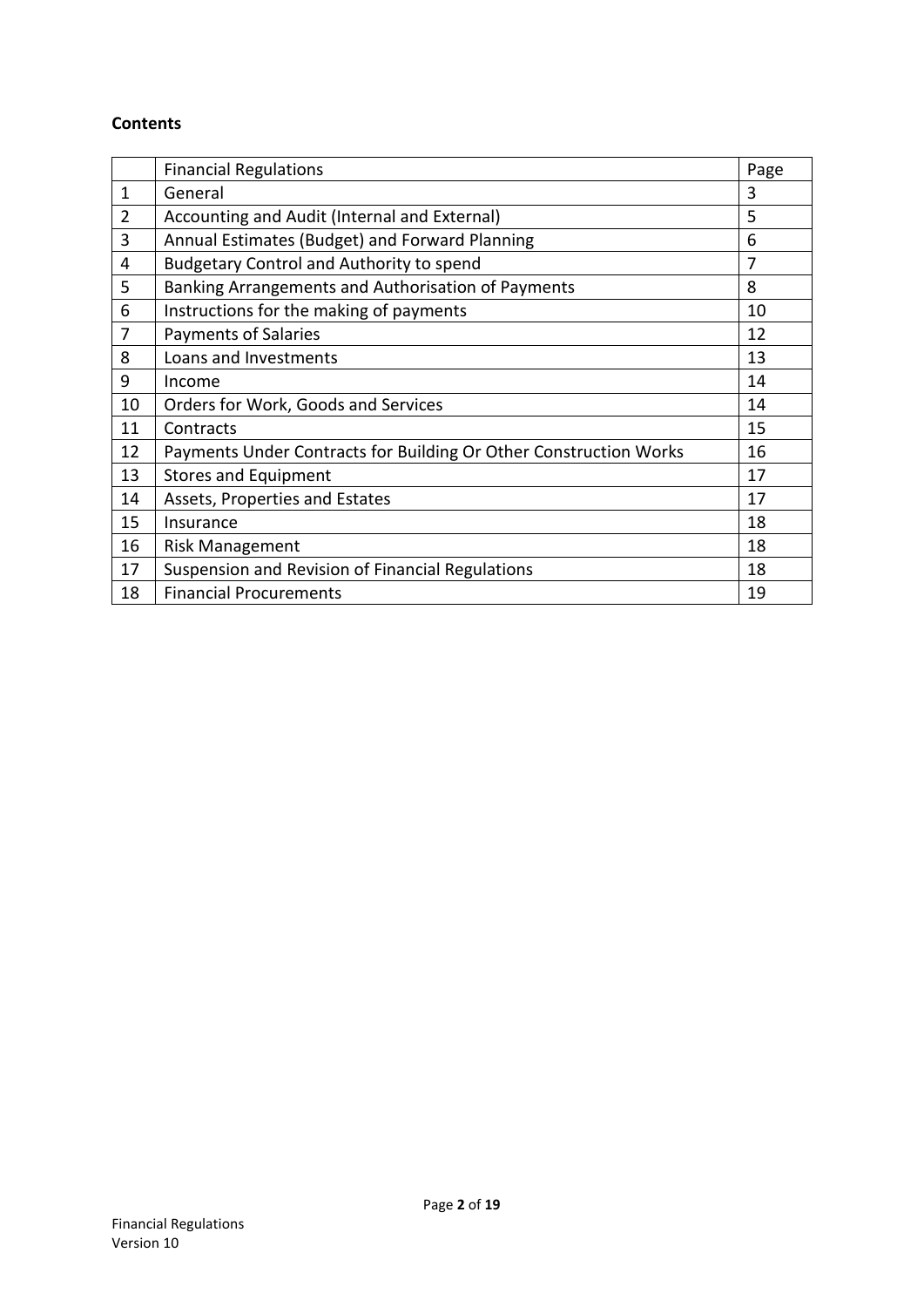### **1. General**

- 1.1 These Financial Regulations govern the conduct of financial management by the Council and may only be amended or varied by resolution of the Council. Financial Regulations are one of the Council's three governing policy documents providing procedural guidance for Councillors and Officers. Financial Regulations must be observed in conjunction with the Council's Standing Orders and any individual Financial Regulations relating to contracts.
- 1.2 The Council is responsible in law for ensuring that its financial management is adequate and effective, and that the Council has a sound system of internal control which facilitates the effective exercise of the Council's functions, including arrangements for the management of risk.
- 1.3 The Council's accounting control system must include measures:
	- for the timely production of accounts;
	- that provide for the safe and efficient safeguarding of public money;
	- to prevent and detect inaccuracy and fraud; and
	- identifying the duties of officers.
- 1.4 These Financial Regulations demonstrate how the Council meets these responsibilities and requirements.
- 1.5 At least once a year, prior to approving the Annual Governance Statement, the Council must review the effectiveness of its system of internal control which shall be in accordance with current and proper practices.
- 1.6 Deliberate or wilful breach of these Regulations by an employee may give rise to disciplinary proceedings.
- 1.7 Council is expected to follow these Regulations and not to entice employees to breach them. Failure to do so will bring the Office of Councillors in to disrepute.
- 1.8 The Town Clerk has been appointed as RFO for this Council and these Regulations will apply accordingly. All references in this document using the words Town Clerk and RFO refer to one and the same person.
- 1.9 The Town Clerk;
	- acts under the policy direction of Council;
	- administers the Council's financial affairs in accordance with all Acts, Regulations and proper practices;
	- determines on behalf of the Council its accounting records and accounting control systems;
	- ensures the accounting control systems are observed;
	- maintains the accounting records of the Council up to date in accordance with proper practices;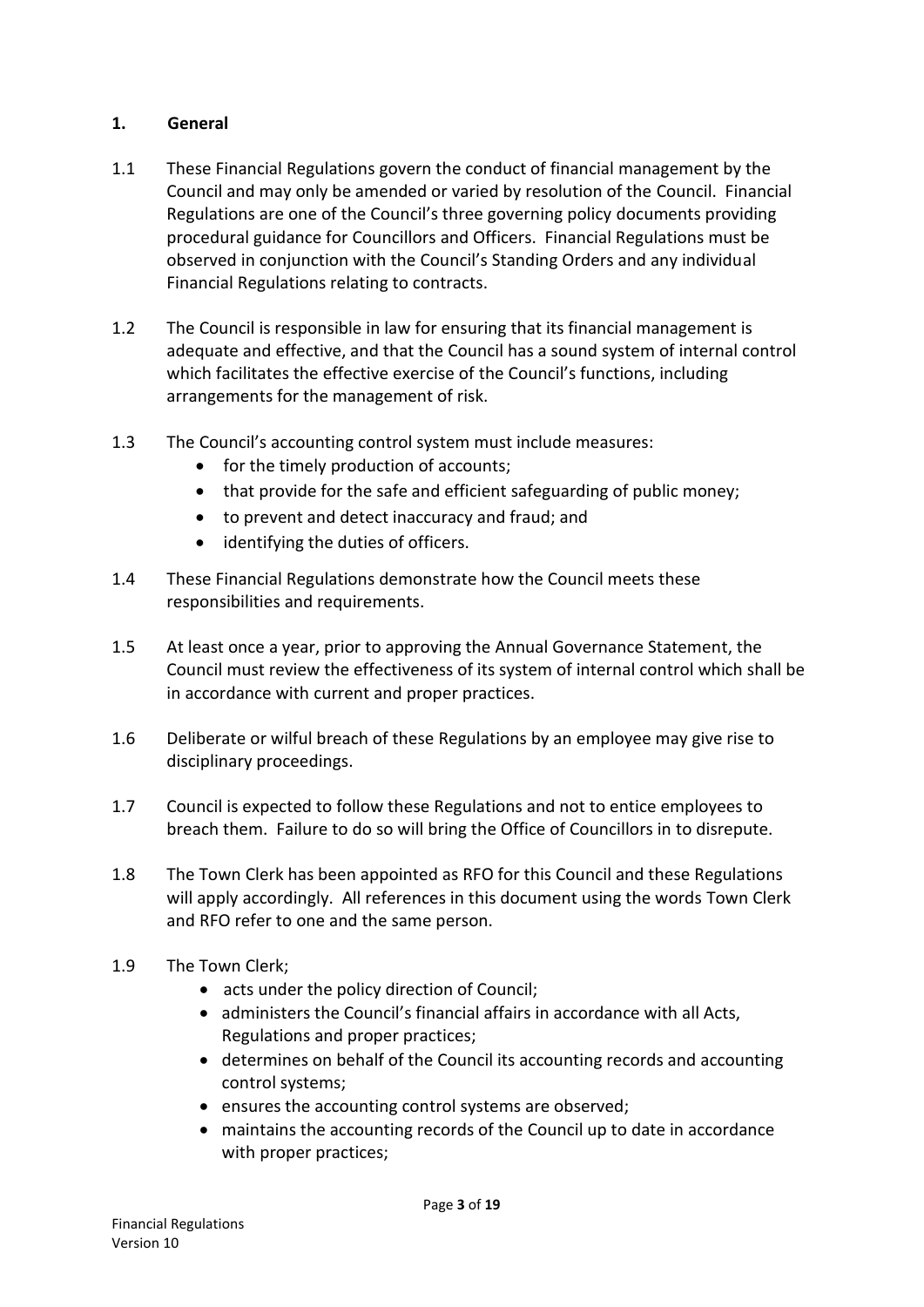- assists the Council to secure economy, efficiency, and effectiveness in the use of its resources; and
- produces financial management information as required by the Council.
- 1.10 The accounting records determined by the Town Clerk shall be sufficient to show and explain the Council's transactions and to enable the Town Clerk to ensure that any income and expenditure account and statement of balances, or record of receipts and payments and additional information, as the case may be, or management information prepared for the Council from time to time comply with the Accounts and Audit Regulations.
- 1.11 The accounting records determined by the Town Clerk shall in particular contain:
	- entries from day to day of all sums of money received and expended by the Council and the matters to which the income and expenditure or receipts and payments account relate;
	- a record of the assets and liabilities of the Council and;
	- wherever relevant, a record of the Council's income and expenditure in relation to claims, or to be made, for any contribution, grant, or subsidy.
- 1.12 The accounting control system determined by the Town Clerk shall include:
	- procedures to ensure that the financial transactions of the Council are recorded as soon as practicable and as accurately as possible;
	- procedures to enable the prevention and detection of inaccuracies and fraud and the ability to reconstruct any lost records;
	- identification of the duties of officers dealing with financial transactions and division of responsibilities of those officers in relation to significant transactions;
	- procedures to ensure that uncollectable amounts, including any bad debts are not submitted to the Council for approval to be written off except with the approval of the Town Clerk and that the approvals are shown in the accounting records; and
	- measures to ensure that risk is properly managed.
- 1.13 The Council is not empowered by these Regulations or otherwise to delegate certain specified decisions. In particular, any decision regarding:
	- setting the final budget or the precept (Council tax requirement);
	- approving accounting statements;
	- approving an annual governance statement;
	- borrowing;
	- writing off bad debts;
	- declaring eligibility for the General Power of Competence; and
	- addressing recommendations in any report from the internal or external auditors, shall be a matter for the Council only.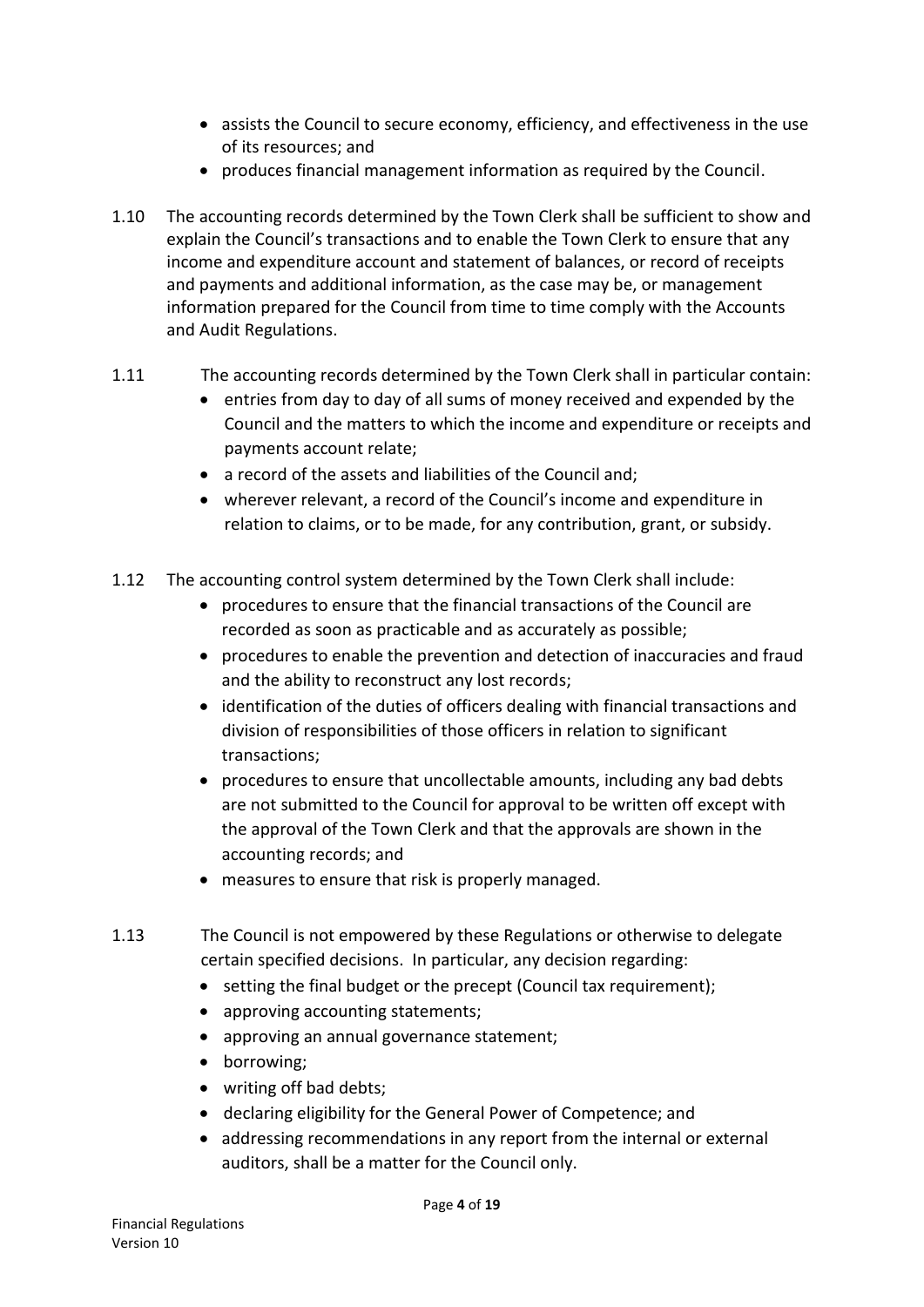- 1.14 In addition, the Council must:
	- determine and keep under regular review the bank mandate for all Council bank accounts;
	- approve any grant or single commitment in excess of £10,000; and
	- in respect of the annual salary for any employee have regard to recommendations about annual salaries of employees made by the relevant authority in accordance with its terms of reference.
- 1.15 In these Financial Regulations, reference to the Accounts and Audit Regulations or 'the regulations' shall mean the regulations issued under the provisions of section 27 of the Audit Commission Act 1998, or any superseding legislation, and then in force unless otherwise specified.

In these Financial Regulations the term 'proper practice' or 'proper practices' shall refer to guidance issued in Governance and Accountability for Smaller Authorities 2016) issued by the Joint Practitioners Advisory Group (JPAG), available from the website of NALC and the Society for Local Council Clerks (SLCC).

#### **2. Accounting and Audit (Internal and External)**

- 2.1 All accounting procedures and financial records of the Council shall be determined by the Town Clerk in accordance with the Accounts and Audit Regulations, appropriate guidance and proper practices.
- 2.2 On a regular basis, at least once in each quarter, and at each financial year end, a member other than the Chairperson of the Council shall be appointed to verify bank reconciliations (for all accounts) produced by the Town Clerk. The member shall sign the reconciliations and the original bank statements (or similar documents) as evidence of verification. This activity shall on conclusion be reported, including any exceptions, to and noted by the Council.
- 2.3 The Town Clerk shall complete the Annual Statement of Accounts, Annual Report, and any related documents of the Council contained in the Annual Return (as specified in proper practices) as soon as practicable after the end of the financial year and having certified the accounts shall submit them and report thereon to the Council within the timescales set by the Accounts and Audit Regulations.
- 2.4 The Council shall ensure that there is an adequate and effective system of internal audit of its accounting records, and of its system of internal control in accordance with proper practices. Any Staff Member or Councillor shall make available such documents and record as appear to the Council to be necessary for the purpose of the audit and shall, as directed by the Council, supply the Town Clerk, Internal Auditor, or External Auditor with such information and explanation as the Council considers necessary for the purpose.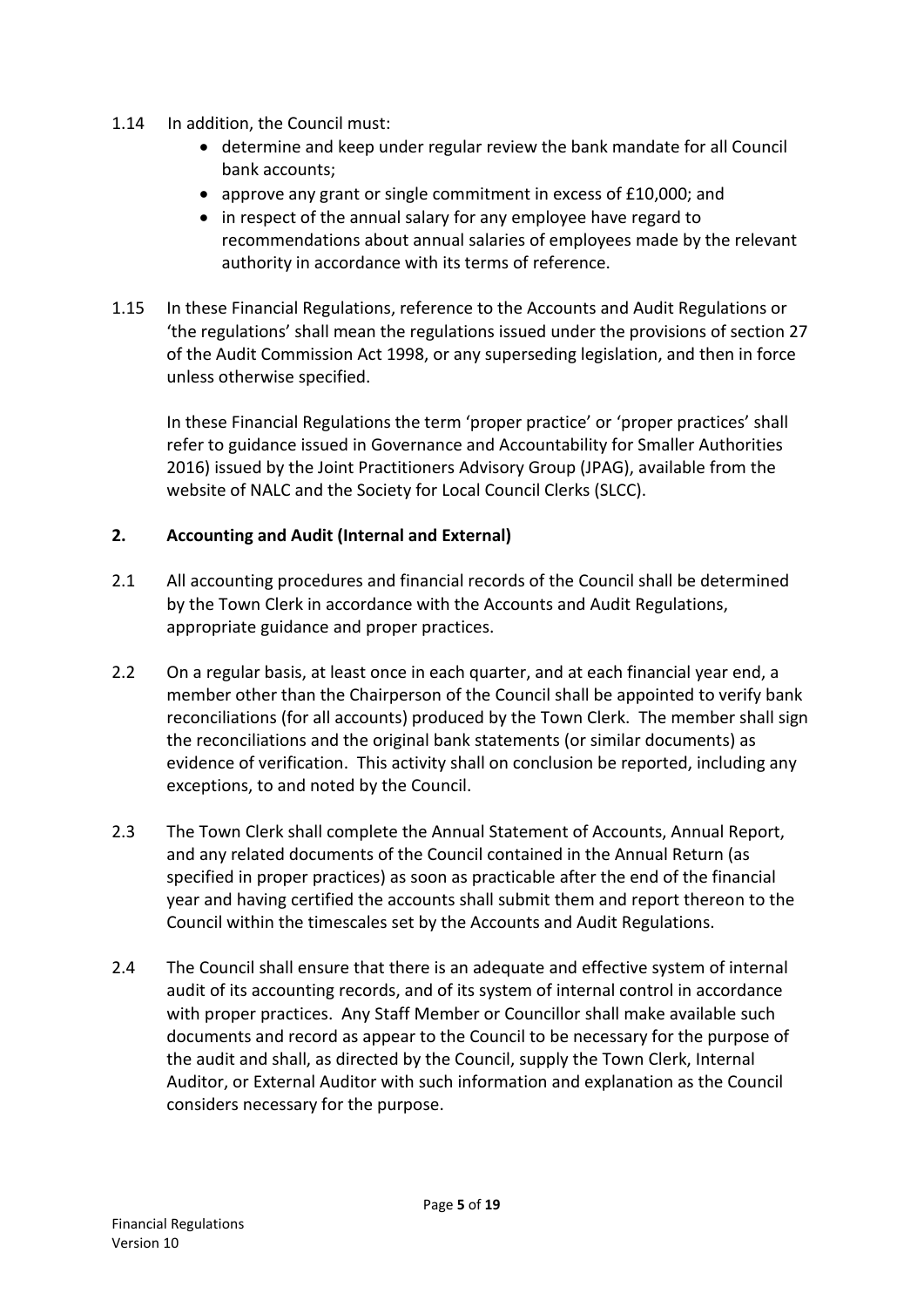- 2.5 The Internal Auditor shall be appointed by and shall carry out the work in relation to internal controls required by the Council in accordance with proper practices.
- 2.6 The Internal Auditor shall:
	- be competent and independent of the financial operations of the Council;
	- report to Council in writing, or in person, on a regular basis with a minimum of one annual written report during each financial year;
	- demonstrate competence, objectivity and independence, be free from any actual or perceived conflicts of interest, including those arising from family relationships; and
	- have no involvement in the financial decision making, management or control of the Council.
- 2.7 Internal or External Auditors may not under any circumstances:
	- perform any operational duties for the Council;
	- initiate or approve accounting transactions; or
	- direct the activities of any Council employee, except to the extent that such employees have been appropriately assigned to assist the internal auditor.
- 2.8 For the avoidance of doubt, in relation to internal audit the terms 'independent' and 'independence' shall have the same meaning as is described in proper practices.
- 2.9 The Town Clerk shall make arrangements for the exercise of electors' rights in relation to the accounts including the opportunity to inspect the accounts, books, and vouchers and display or publish any notices and statements of account required by Audit Commission Act 1998, or any superseding legislation, and the Accounts and Audit Regulations.
- 2.10 The Town Clerk shall, without undue delay, bring the attention of all Councillors any correspondence or report from Internal or External Auditors.

#### **3 Annual Estimates (Budget) and Forward Planning**

- 3.1 The Council shall review its three-year forecast of revenue and capital receipts and payments. Having regard to the forecast, it shall thereafter formulate and submit proposals for the following financial year for ratification not later than the end of November each year including any proposals for revisiting the forecast.
- 3.2 The Town Clerk must each year, by no later than December, prepare detailed estimates of all receipts and payments including the use of reserves and all sources of funding for the following financial year in the form of a budget to be considered by the Council.
- 3.3 The Council shall consider annual budget proposal in relation to the Council's threeyear forecast of revenue and capital receipts and payments including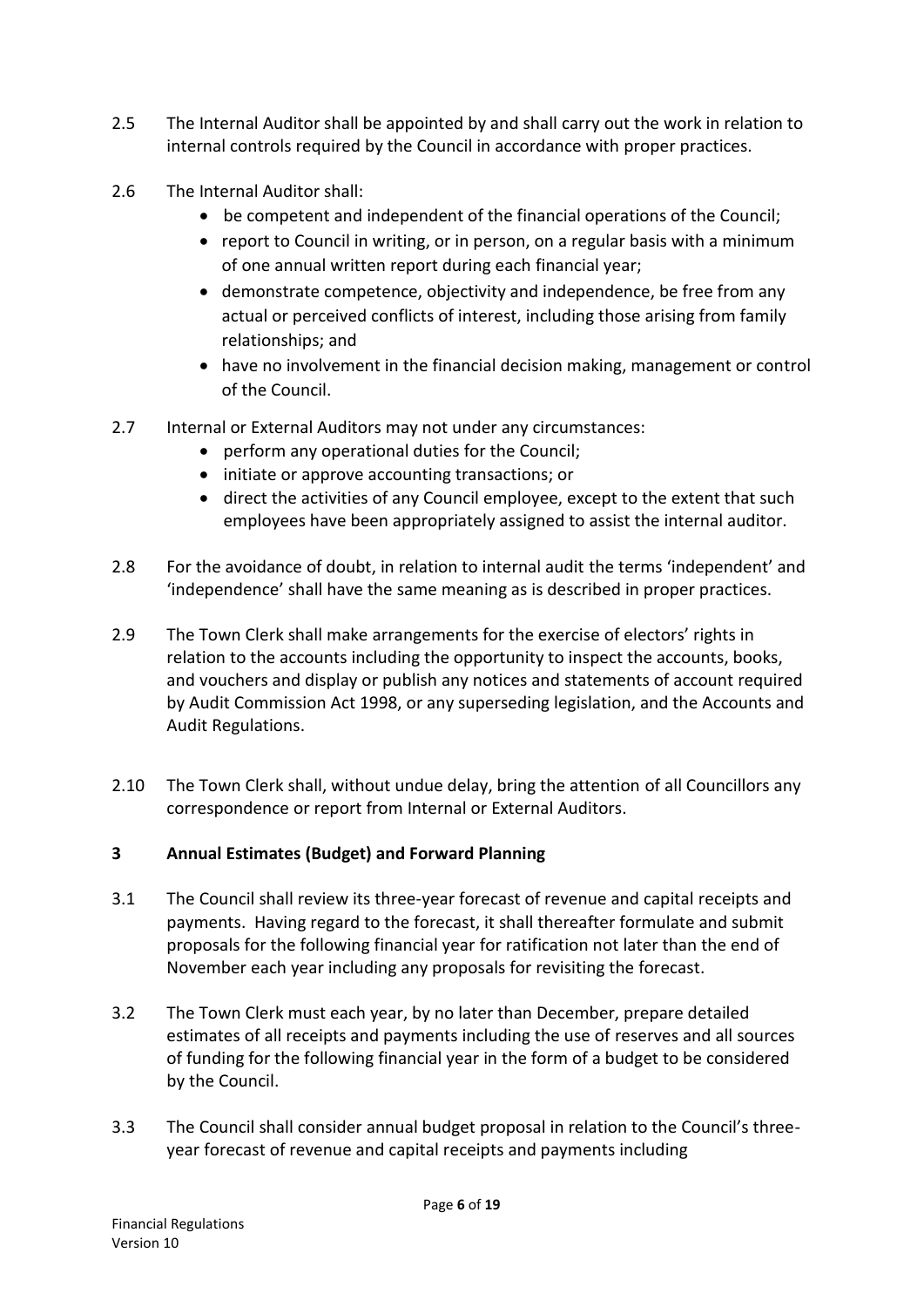recommendations for the use of reserves and sources of funding and update the forecast accordingly.

- 3.4 The Council shall fix the precept (Council tax requirement), and relevant basic amount of Council tax to be levied for the ensuring financial year not later than by the end of January each year. The Town Clerk shall issue the precept to the billing authority and shall supply each member with a copy of the approved annual budget.
- 3.5 The approved annual budget shall form the basis of financial control for the ensuing year.

### **4. Budgetary Control and Authority to spend**

- 4.1 Expenditure on revenue items may be authorised up to the amounts included for that class of expenditure in the approved budget. This authority is to be determined by:
	- the council for all items over £2,000;
	- the Clerk for any items below £2,000.

Such authority is to be evidenced by a minute or by an authorisation slip duly signed by the Clerk.

Contracts may not be disaggregated to avoid controls imposed by these regulations.

- 4.2 No expenditure may be authorised that will exceed the amount provided in the revenue budget for the class of expenditure other than by resolution of the Council. During the budget year and with the approval of Council having considered fully the implications for public services, unspent and available amounts may be moved to other budget headings or to an earmarked reserve as appropriate ('virement').
- 4.3 Within a class of expenditure, the Town Clerk has delegated authority to move money between detailed budget headings where this does not change the overall class of expenditure budget.
- 4.4 Underspent provisions in the revenue or capital budgets for completed projects shall not be carried forward to a subsequent year without Council approval.
- 4.5 The salary budgets are to be reviewed at least annually in October by the HR Panel and approved by Council as part of the total budget setting requirements. The Town Clerk will inform the Council of any changes impacting on the salaries budget requirement for the coming year in good time.
- 4.6 The Town Clerk may incur emergency expenditure on behalf of the Council which is necessary to carry out any repair, replacement or other work, whether or not there is any budgetary provision for the expenditure, subject to a limit of £5,000. The Town Clerk shall inform the Council that such action has taken place.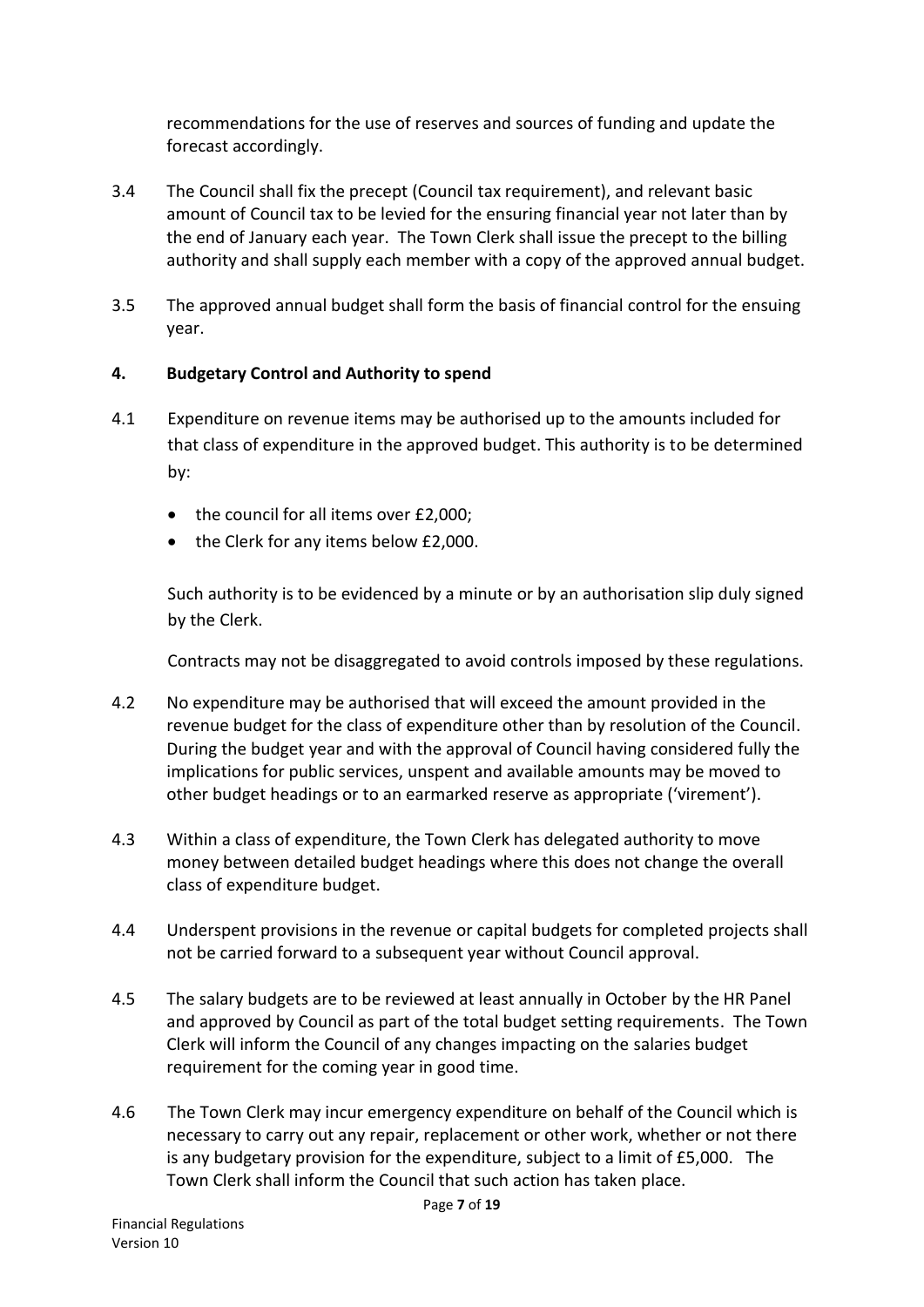- 4.7 No expenditure shall be authorised in relation to any capital project and no contract entered in to or tender accepted involving capital expenditure unless the Council is satisfied that the necessary funds are available, and the requisite borrowing approval has been obtained. It is expected that Council will put in place specific controls for each and every Capital Project having regard to the specific risks.
- 4.8 All capital works shall be administered in accordance with the Council's Standing Orders and Financial Regulations relating to contracts.
- 4.9 The Town Clerk shall regularly provide the Council with a statement of receipts and payment to date under each head of the budgets, comparing actual expenditure to the appropriate date against that planned as shown in the budget. These statements are to be prepared at least at the end of each financial quarter and shall show explanations of material variances. For this purpose, "material" shall be in excess of 15% of the budget.
- 4.10 Changes in earmarked reserves shall be approved by Council as part of the budgetary control process.

#### **5. Banking Arrangements and Authorisation of Payments**

- 5.1 The Council's banking arrangements, including the bank mandate, shall be made by the Town Clerk and approved by the Council; banking arrangements may not be delegated to a Panel. They shall be regularly reviewed for safety and efficiency. The Council shall seek credit references in respect of Councillors or employees who act as signatories.
- 5.2 The Town Clerk shall prepare a schedule of payments requiring authorisation, forming part of the Agenda for the Meeting and, together with the relevant invoices, present the schedule to any meeting of the Council. The Council shall review the schedule for compliance and, having satisfied itself shall authorise payment by a resolution of the council. The approved schedule shall be ruled off and initialled by the Chairman of the Meeting. A detailed list of all payments shall be disclosed within or as an attachment to the minutes of the meeting at which payment was authorised. Personal payments (including salaries, wages, expenses, and any payment made in relation to the termination of a contract of employment) must be summarised to remove public access to any personal information.
- 5.3 All invoices for payment shall be examined, verified and certificated by the Town Clerk to confirm that the work, goods or services to which each invoice relates has been received, carried out, examined and represents expenditure previously approved by the Council or paid by the Town Clerk under delegated authority and subsequently authorised by Council.
- 5.4 The Town Clerk (or other Officer delegated by him/her) shall examine invoices for arithmetical accuracy and code them to the appropriate expenditure heading. The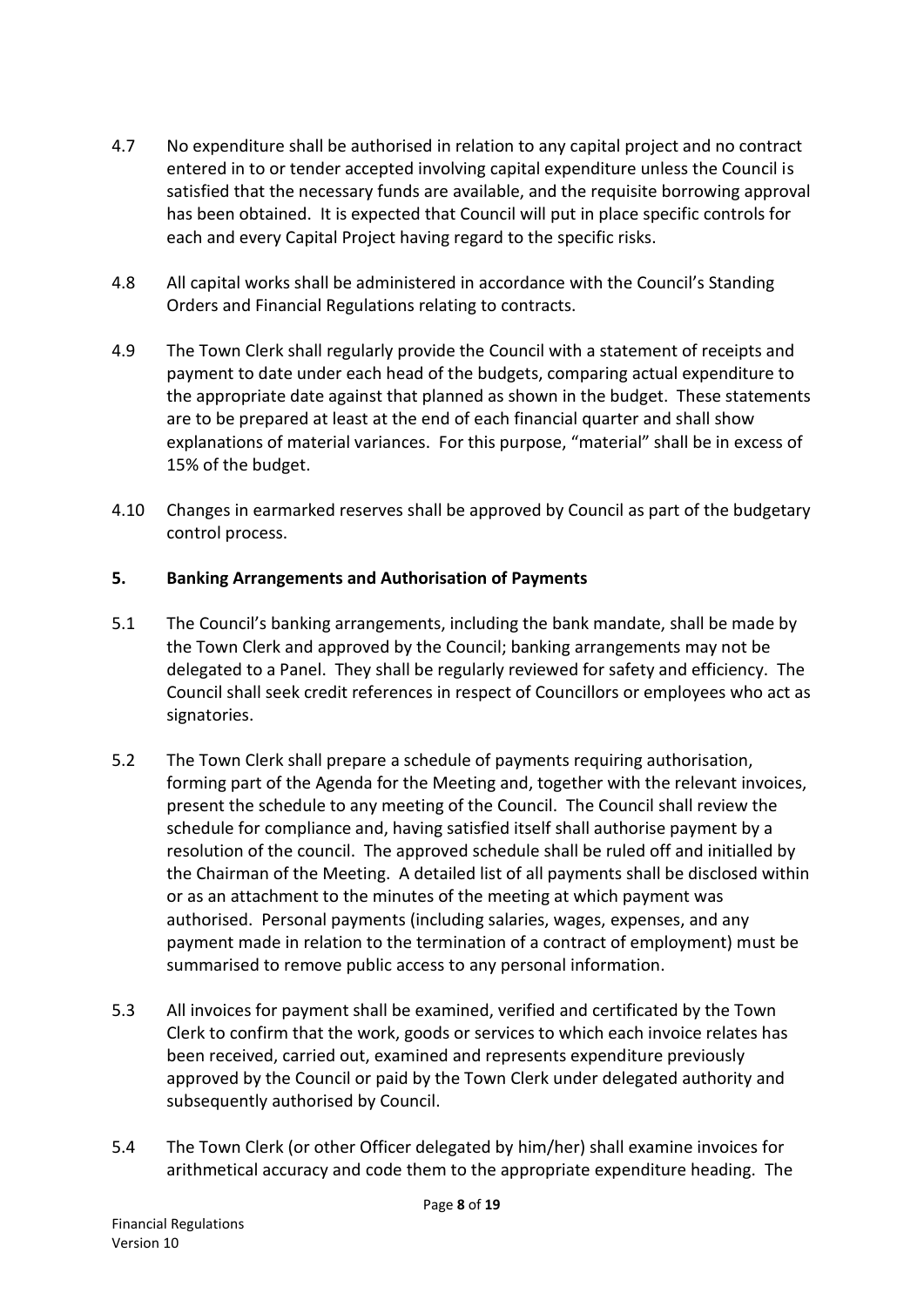Town Clerk may under delegated authority pay all invoices received, which are in order and present these for authorisation at the next available Council Meeting.

- 5.5 The Town Clerk shall also have delegated authority to authorise the payment of items only in the following circumstances;
	- if a payment is necessary to avoid a charge to interest under the Late Payment of Commercial Debts (Interest) Act 1998, and the due date for payment is before the next scheduled Council Meeting, where the Town Clerk certify that there is no dispute or other reason to delay payment, provided that a list of such payments shall be submitted to the next appropriate meeting of the Council.
	- an expenditure item authorised under 5.6 below (continuing contracts and obligations) provided that a list of such payments shall be submitted to the next appropriate meeting of the Council; or
	- fund transfers within the Councils banking arrangements up to the sum of £25,000 provided that a list of such payments shall be submitted to the next appropriate meeting of the Council.
- 5.6 For each financial year the Town Clerk shall draw up a list of due payments which arise on a regular basis as the result of a continuing contract, statutory duty, or obligation (such as but not exclusively, Salaries, PAYE and NI, Superannuation Fund and regular maintenance contracts and the like for which Council may authorise payment for the year provided that the requirements of Regulation 4.1 (Budgetary Controls) are adhered to, provided also that a list of such payments shall be submitted to the next appropriate meeting of Council.
- 5.7 A record of regular payments made under 5.6 above shall be drawn up and be signed by two Councillors on each and every occasion when payment is authorised – thus controlling the risk of duplicated payments being authorised and / or made.
- 5.8 In respect of grants, Council shall approve expenditure within any limits set and in accordance with any approved policy statement. Any Revenue or Capital Grant in excess of £10,000 shall be before payment, be subject to ratification by resolution of the Council.
- 5.9 Councillors are subject to the Code of Conduct that has been adopted by the Council and shall comply with the Code and Standing Orders when a decision to authorise or instruct payment is made in respect of a matter in which they have a disclosable pecuniary or other interest, unless a dispensation has been granted.
- 5.10 The Council will aim to rotate the duties of Councillors in these Regulations so that onerous duties are shared out as evenly as possible over time.

#### **6. Instructions for the making of payments**

6.1 The Council will make safe and efficient arrangements for making of its payments.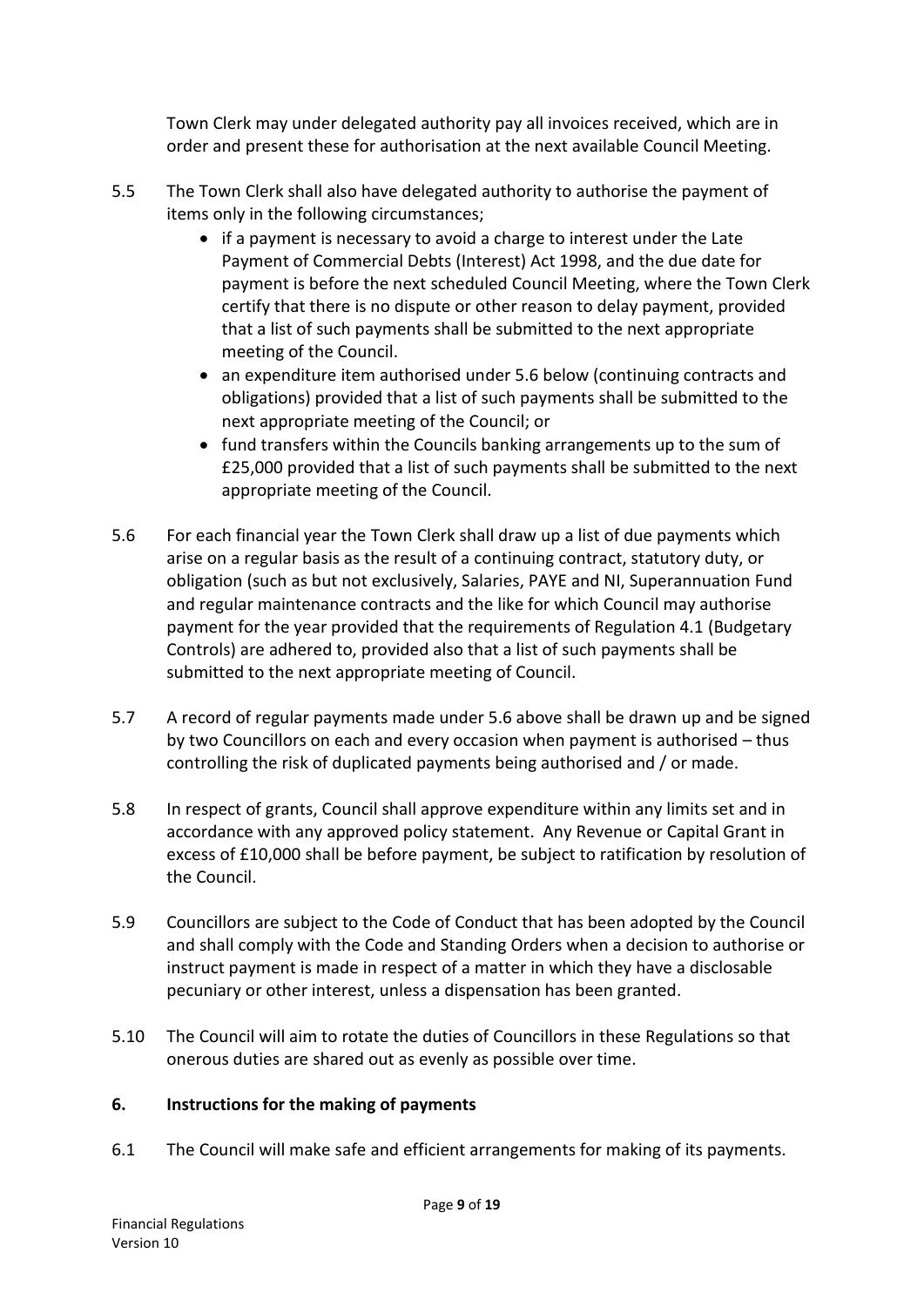- 6.2 Following authorisation under Financial Regulation 5, the Council, or if so delegated, the Town Clerk, shall give instruction that a payment be made.
- 6.3 All payments shall be by cheque, electronic banking payment or other instructions to the Council's bankers, or otherwise, in accordance with a resolution of Council.
- 6.4 The Town Clerk is authorised to use electronic transfer or electric banking. Where an electronic or e-banking transaction is to take place, an e-banking proforma must be signed by two cheque signatories. Electronic banking transactions shall be shown separately itemised on the schedule of payments presented to Council.
- 6.5 Cheques or orders for payment drawn on the bank account in accordance with the schedule as presented to Council shall be signed by two (2) Councillors of council in accordance with a resolution instructing that payment. A member who is a bank signatory, having a connection by virtue of family or business relationships with the beneficiary of a payment, should not, under normal circumstances, be a signatory to the payment in question.
- 6.6 To indicate agreement of the details shown on the cheque or order for payment with the counterfoil and the invoice or similar documentation, the signatories shall each also initial the cheque counterfoil.
- 6.7 The Town Clerk has delegated authority to make payment, for certain utility and recurring supplies (e.g. energy, fuel, telephone, water) and any National Non-Domestic Rates, by variable Direct Debit provided that the instructions are signed by two Councillors and any payment are reported to council as made. The approval of the use of delegated powers in this respect shall be renewal by resolution of the Council at least every two years.
- 6.8 If thought appropriate by the Council, payment for certain items (principally) salaries and wages) may be made by Banker's Standing Order provided that the instructions are signed, or otherwise evidenced by two Councillors are retained and any payments are reported to Council as made. The approval of the use of a Banker's Standing Order shall be renewed by resolution of the Council at least every two years.
- 6.9 If thought appropriate by the Council, payment for certain items may be made by BACS or CHAPS methods provided that the instructions for each payment are signed, or otherwise evidenced, by two authorised bank signatories are retained and any payments are reported to Council as made. The approval of the use of BACS or CHAPS shall be renewed by resolution of the Council at least every two years.
- 6.10 If thought appropriate by the Council payment for certain items may be made by internet banking transfer provided evidence is retained showing which Councillors approved the payment.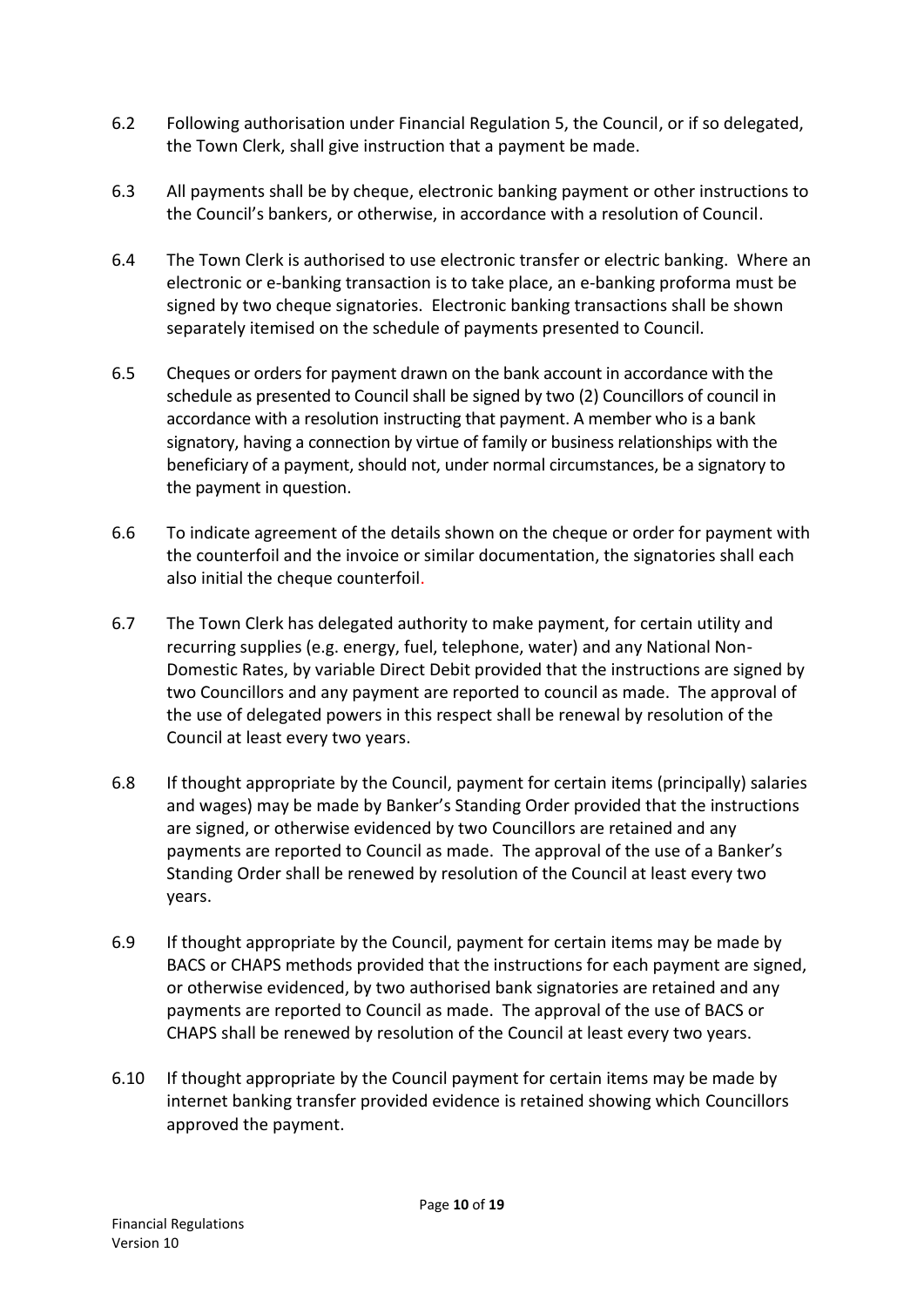- 6.11 Where a computer requires use of a personal identification number (PIN) or other password(s), for access to the Council's records on that computer, a note shall be made of the PIN and Passwords and shall be placed in the Council's safe, in a sealed dated envelope. This envelope may not be opened other than in the presence of two other Councillors or a Councillor and an Officer. After the envelope has been opened, in any circumstances, the PIN and /or Passwords shall be changed as soon as practicable. The fact that the sealed envelope has been opened, in whatever circumstances, shall be reported to all Councillors immediately and formally to the next available meeting of the Council. This will not be required for a member's personal computer used only for remote authorisation of bank payments.
- 6.12 No employee or Councillor shall disclose any PIN or Passwords, relevant to the working of the Council or its bank accounts, to any person not authorised in writing by the Council.
- 6.13 Regular back-up copies of the records on any computer shall be made and shall be stored securely away from the computer in question, and preferably off site.
- 6.14 The Council, and any Councillor using computers of the Council's confidential business, shall ensure that anti-virus, anti-spyware and firewall, software are automatic updates, together with high level security, is used.
- 6.15 Where internet banking arrangements are made with any bank, the Town Clerk shall be appointed as the Service Administrator. The bank mandate approved by the Council shall identify a number of Councillors who will be authorised to approve transactions on those accounts. The bank mandate will state clearly the amounts of payments that can be instructed by the use of the Service Administrator alone, or by the Service Administrator with a stated number of approvals.
- 6.16 Access to any internet banking accounts will be directly to the access page (which may be saved under "favourites"), and not through a search engine or e-mail link. Remember or saved passwords facilities must not be used on any computer used for Council banking work. Breach of this Regulation will be treated as a very serious matter under these Regulations.
- 6.17 Changes to account details for suppliers, which are used for internet banking may only be changed on written hard copy notification by the supplier (e.g. Invoice) and supported by hard copy authority for change signed by two Councillors. A programme of regular checks of standing data with suppliers will be followed.
- 6.18 Any Debit or Credit Card issued for use will be specifically restricted to the Town Clerk and will also be restricted to a single transaction maximum value of £2,000 unless authorised by Council in writing before any order is placed.
- 6.19 Any corporate Credit Card or trade card account opened by the Council will be specifically restricted to use by the Town Clerk and shall be subject to automatic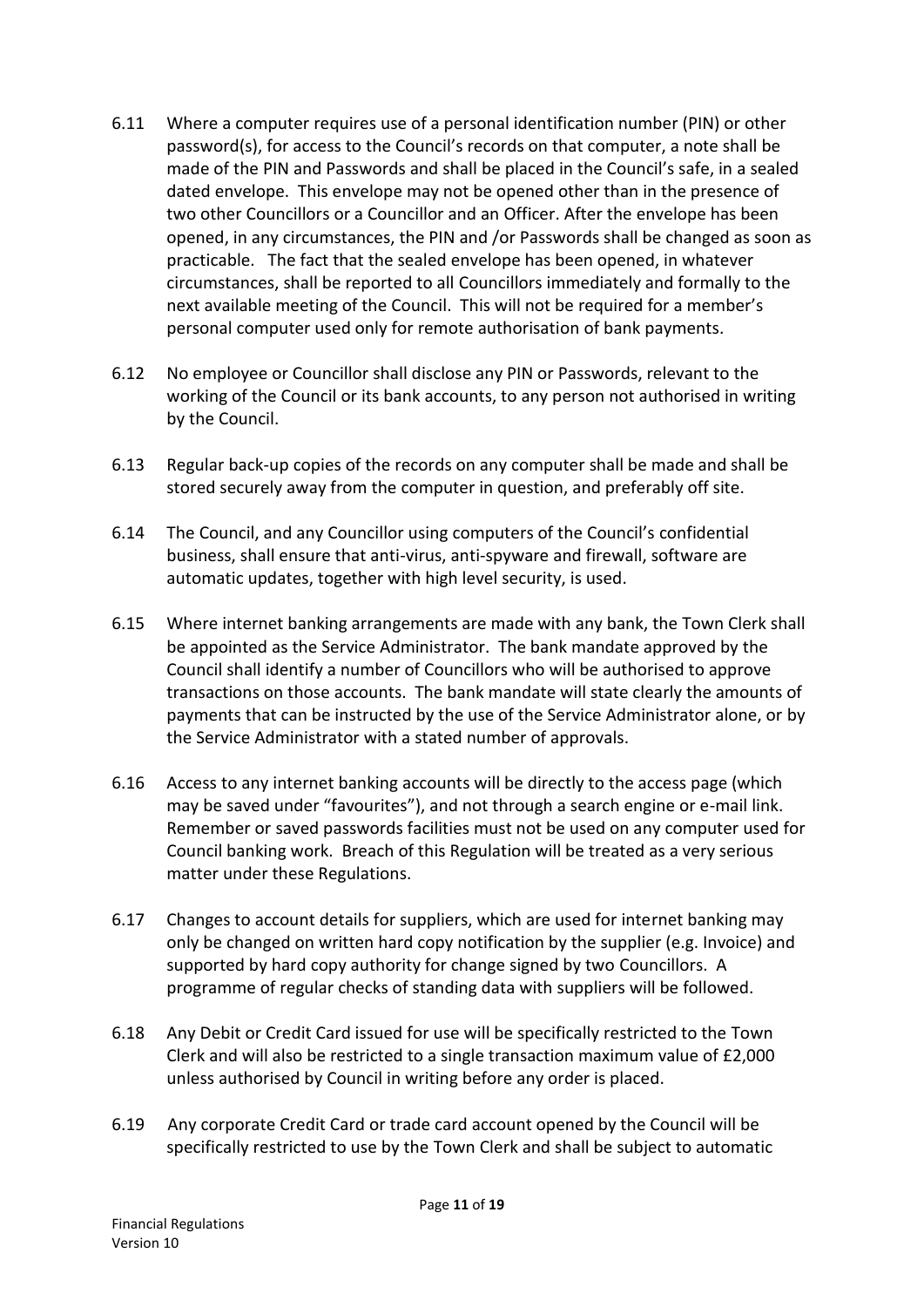payment in full at each month-end. Personal Credit or Debit Cards of members of Staff shall not be used under any circumstances.

- 6.20 The Town Clerk may provide petty cash to Officers for the purpose of defraying operational and other expenses. Vouchers for payment made shall be forwarded to the Town Clerk with a claim for reimbursement.
	- The Town Clerk shall maintain a petty cash float of £250 for the purpose of defraying operational and other expenses. Vouchers for payment made from petty cash shall be kept to substantiate the payment and shall be recorded in the computerised accounts under the appropriate expenditure heading.
	- Income received must not be paid into the petty cash float but must be separately banked, as provided elsewhere in these Regulations.
	- Payments to maintain the petty cash float shall be shown separately on the schedule of payments presented to the Council under 5.2 above.

### **7. Payments of Salaries**

- 7.1 As an employer, the Council shall make arrangements to meet fully the statutory requirements placed on all employers by PAYE and National Insurance legislation. The payment of all salaries shall be made in accordance with payroll records and the rules of PAYE and National Insurance currently operating, and salary rates shall be as agreed by Council.
- 7.2 Payment of salaries and payment of deductions from salary such as may be required to be made for Tax, National Insurance and Pension Contributions, or similar statutory or discretionary deductions must be made in accordance with the payroll records and on the appropriate dates stipulated in employment contracts, provided that each payment is reported to the next available Council meeting, as set out in these Regulations above.
- 7.3 No changes shall be made to any employee's pay, (other than contractual increments or national pay awards) emoluments, or terms and conditions of employment without prior consent of the Council.
- 7.4 The Town Clerk has delegated authority to authorise paid overtime to Staff, where this is required to meet a statutory or contractual service or is in respect of paid services, but only where this can be managed with the requirements of budgetary control or where the additional income will cover the cost.
- 7.5 All payments and deductions relating to employee's remuneration shall be entered into the Council's computerised payroll system which will be used to calculate and record statutory and discretionary deductions to the appropriate creditor. The system is not open to inspection or review (under the Freedom of Information Act 2000 or otherwise) other than:
	- by any Councillor who can demonstrate a need to know;
	- by the internal auditor;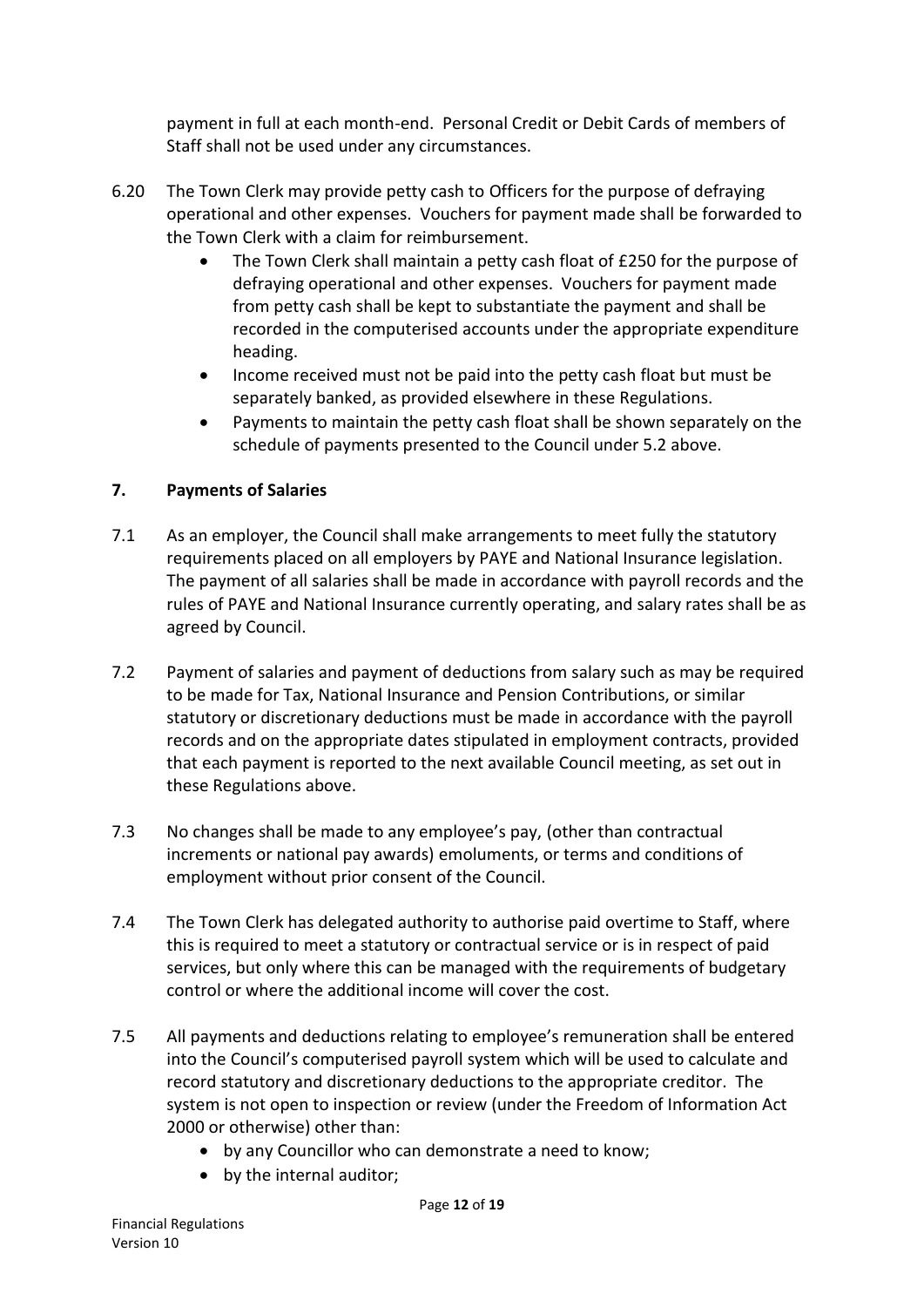- by the external auditor; or
- by any person authorised under Audit Commission Act 1998, or any superseding legislation.
- 7.6 The total of such payments in each calendar month shall be reported with all other payments as made as may be required under these Financial Regulations, to ensure that only payments due for the period have actually been paid.
- 7.7 Any termination payments shall be supported by a clear business case and reported to the Council. Termination payments shall only be authorised by Council.
- 7.8 Before employing interim staff the Council must consider a full business case.

### **8. Loans and Investments**

- 8.1 All borrowings shall be effected in the name of the Council, after obtaining any necessary borrowing approval. Any application for borrowing approval shall be approved by Council as terms and purpose. The application for borrowing approval, and subsequent arrangements for the loan shall only be approved by Council.
- 8.2 Any financial arrangement which does not require formal borrowing approval from the Secretary of State (such as hire Purchase or leasing of tangible assets) shall be subject to approval by the Council. In each case a report in writing shall be provided to Council in respect of value for money for the proposed transaction.
- 8.3 All loans and investments shall be negotiated in the name of the Council and shall be for a set period in accordance with Council Policy.
- 8.4 The Council shall consider the need for an Investment Strategy and Policy which, if drawn up, shall be in accordance with relevant regulations, proper practices and guidance. Any Strategy and Policy shall be reviewed by the Council at least annually.
- 8.5 All investments of money under the control of the Council shall be in the name of the Council
- 8.6 All investment certificates and other documents relating thereto shall be retained in the custody of the Town Clerk.
- 8.7 Payments in respect of short term or long term investments, including transfers between bank accounts held in the same bank, or branch, shall be made in accordance with Regulation 5 (Authorisation of payments) and Regulation 6 (Instruction for payments).

#### **9. Income**

9.1 The collection of all sums due to the Council shall be the responsibility of, and under the supervision of, the Town Clerk.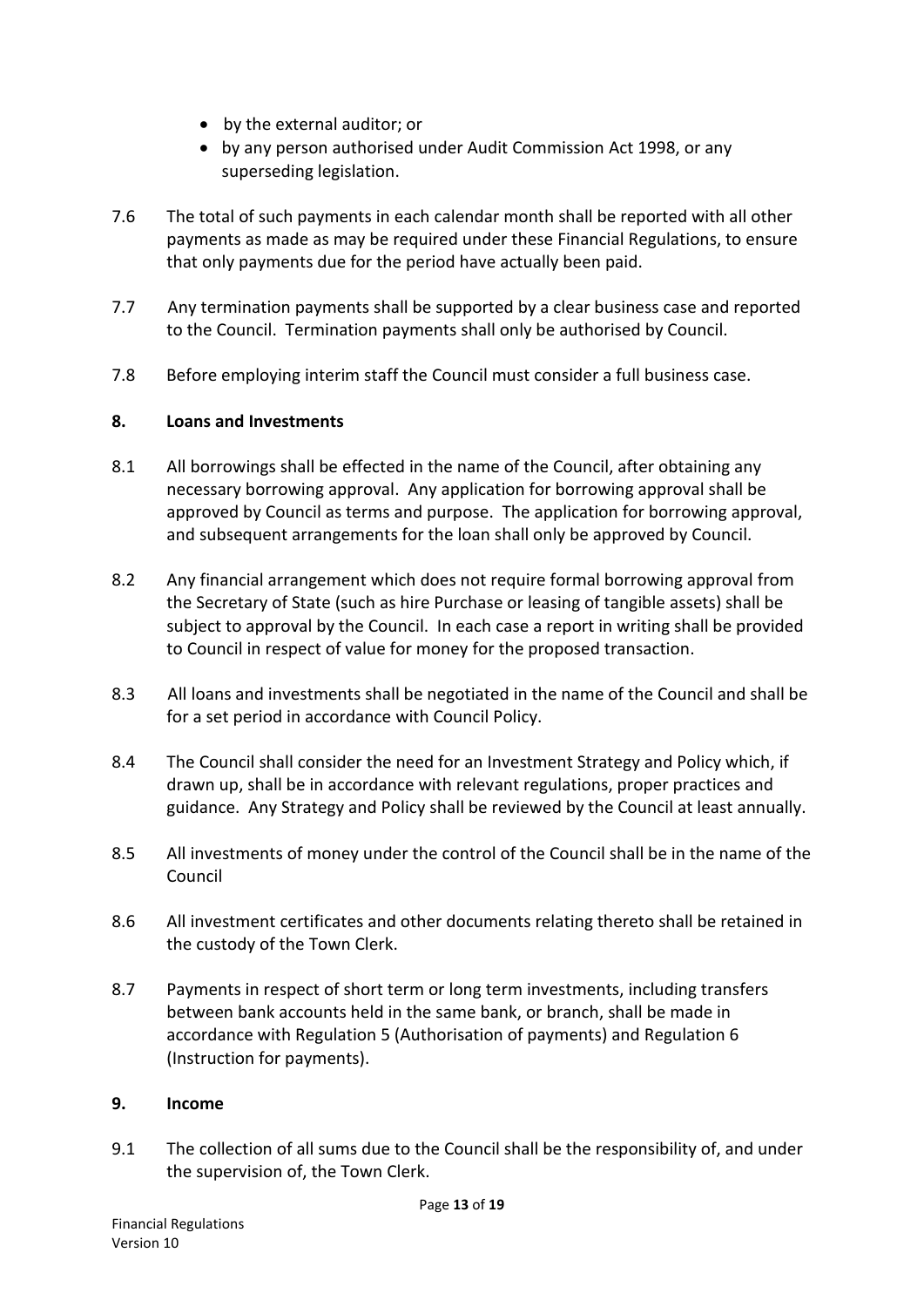- 9.2 Particulars of all charges to be made for work done, services rendered or goods supplied shall be agreed annually by the Council, notified to the Town Clerk and the Town Clerk shall be responsible for the collection of all accounts due to the Council.
- 9.3 The Council will review all fees and charges at least annually, following a report of the Town Clerk.
- 9.4 Any sums found to be irrecoverable and any bad debts shall be reported to the Council and shall be written off in the year.
- 9.5 All sums received on behalf of the Council shall be banked intact as directed by the Town Clerk.
- 9.6 Personal cheques shall not be cashed out of money held on behalf of the Council.
- 9.7 The Town Clerk shall promptly complete any VAT Return that is required. Any repayment claim due in accordance with VAT Act 1994 section 33 shall be made quarterly.
- 9.8 Where any significant sums of cash are regularly received by the Council, the Town Clerk shall take such steps as are agreed by the Council to ensure that more than one person is present when the cash is counted in the first instance, that there is a reconciliation to some form of control such as ticket issues, and that appropriate care is taken in the security and safety of individuals banking such cash.

#### **10. Orders for Work, Goods and Services**

- 10.1 An official order, letter or e-mail should be issued for all works, goods, and services unless a formal contract is to be prepared or an official order would be inappropriate. Copies of orders shall be retained.
- 10.2 All Councillors and Officers are responsible for obtaining value for money at all times. An Officer issuing an official order shall ensure as far as reasonable and practicable that the best available terms are obtained in respect of each transaction, usually by obtaining three or more quotations or estimates from appropriate suppliers, subject to any *de minimis* provisions in Regulations below.
- 10.3 The Town Clerk is authorised to advertise the Council is seeking suitably qualified tradespeople who are prepared to quote for Council work.
- 10.4 A Councillor may not issue an official order or make any contract on behalf of the Council.
- 10.5 The Town Clerk shall verify the lawful nature of any proposed purchase before the issue of any order, and in the case of new or infrequent purchases or payment, the Town Clerk shall ensure that the statutory authority shall be reported to the meeting at which the order is approved so that the minutes can record the power being used.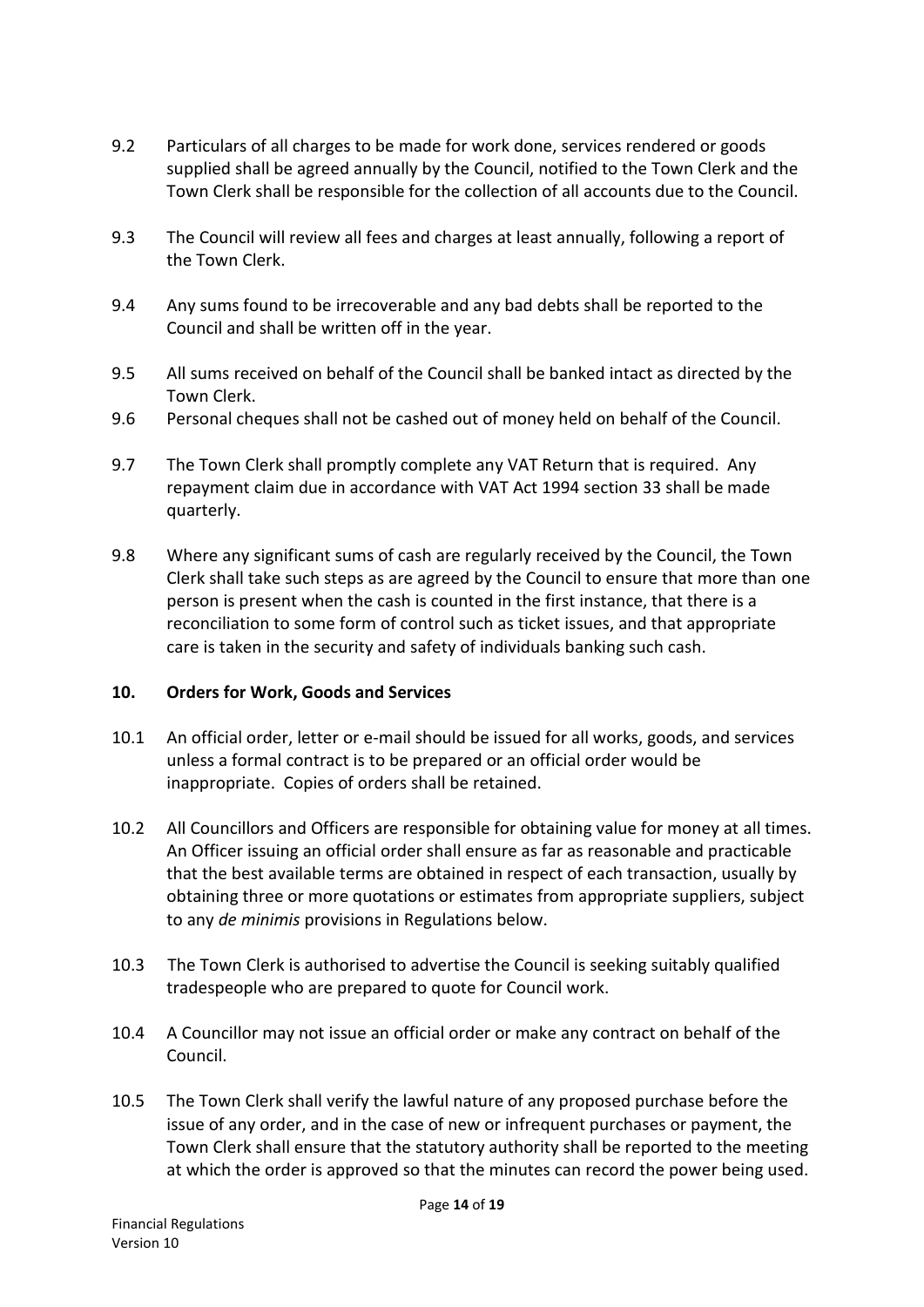#### **11. Contracts**

- 11.1 Procedures as to contracts are laid down as follows:
	- (a) every contract shall comply with these Financial Regulations, and not exceptions shall be made otherwise that in an emergency provided that this Regulation need not apply to contacts which relate to items (i) to (vi) below:
		- i. for the supply of gas, electricity, water, sewerage and telephone services;
		- ii. for specialist services such as are provided by solicitors, accountants, surveyors and planning consultants;
		- iii. for work to be executed or goods or materials to be supplied which consist of repairs to or part of existing machinery or equipment or plant or software;
		- iv. for work to be executed or goods or materials to be supplied which constitute an extension of an existing contract by the Council;
		- v. for additional audit work of the external auditor up to an estimated value of £500 (in excess of this sum the Town Clerk shall act after consultation with the Chairperson and Vice Chairperson of Council);
		- vi. for goods or materials proposed to be purchased which are proprietary articles and / or are only sold at a fixed price.
	- (b) Where the Council intends to procure or award a Public Supply Contract, Public Service Contractor or Public Works Contract as defined by the Public Contracts Regulations 2015 ('The Regulations') which is valued at £25,000 or more, the Council shall comply with the relevant requirements of The Regulations.
	- (c) The full requirements of The Regulations as applicable, shall be followed in respect of the tendering and award of a Public Supply Contract, Public Service Contract or Public Works contract which exceeds thresholds in The Regulations set by the Public Contracts Directive 2014/24/EU (which may change from time to time).
	- (d) The Town Clerk is authorised to sign an Access Agreement for any Framework Arrangement so long as this does not commit the Council to any financial arrangements at that point and any contract is subject to further approval in accordance with these Financial Regulations.
	- (e) When applications are made to waive Financial Regulations relating to contracts to enable a price to be negotiated without competition the reason shall be embodied in a recommendation to the Council.
	- (f) Such invitations to tender shall state the general nature of the intended contract and the Town Clerk shall obtain the necessary technical assistance to prepare a specification in appropriate cases. The invitation shall in addition state the tenders must be addressed to the Town Clerk in the ordinary course of post. Each tendering firm shall be supplied with a specifically marked envelope in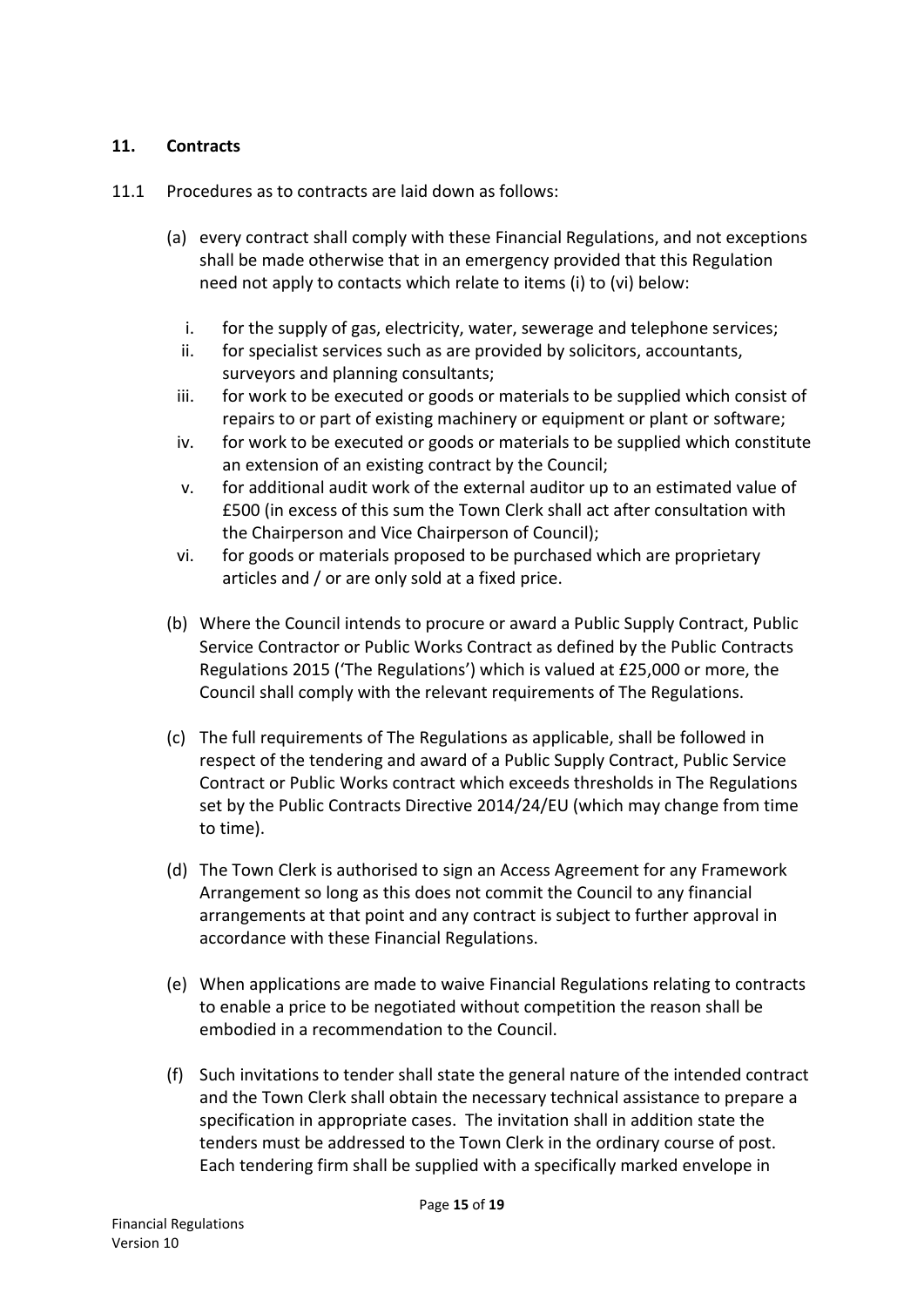which the tender is to be sealed and remain sealed until the prescribed date for opening tenders for that contract.

- (g) All sealed tenders shall be opened at the same time on the prescribed date by the Town Clerk in the presence of at least one member of the Council.
- (h) If less than three tenders are received for contracts above £60,000 or if all the tenders are identical the Council may make such arrangements as it thinks fit for procuring the goods or materials or executing the works.
- (i) Any invitation to tender issued under this regulation shall be subject to Standing Orders and shall refer to the terms of the Bribery Act 2010.
- (j) When it is to enter into a contract of less than £50,000 but more than £5,000 in value for supply of goods or materials or for the execution of works or specialist services other than such goods, materials, works, or specialist services as are excepted as set out in paragraph (a) the Town Clerk shall obtain three (3) quotations (priced descriptions of the proposed supply); where the value is below £5,000 the Town Clerk shall strive to obtain three (3) estimates. Otherwise, Regulation 10 (3) above shall apply.
- (k) The Council shall not be obliged to accept the lowest or any tender, quote, or estimate.
- (l) Should it occur that the Council does not accept any tender, quote or estimate, the work is not allocated, and the Council requires further pricing, provided that the specification does not change, no person shall be permitted to submit a later tender, estimate or quote who was present when the original decision-making process was being undertaken.

## **12. Payments Under Contracts For Building Or Other Construction Works**

- 12.1 Payments on account of the contract sum shall be made within the time specified in the contract by the Town Clerk upon authorised certificates of the architect or other consultants engaged to supervise the contract (subject to any percentages withholding as may be agreed in the particular contract).
- 12.2 Where contracts provide for payment by instalments the Town Clerk shall maintain a record of all such payments. In any case where it is estimated that the total cost of work carried out under a contract excluding agreed variations, will exceed the contract sum of 5% or more a report shall be submitted to the Council.
- 12.3 Any variation to a contract or addition to or omission from a contract must be approved by the Council and Town Clerk to the contractor in writing, the Council being informed where the final cost is likely to exceed the financial provision.

#### **13. Stores and Equipment**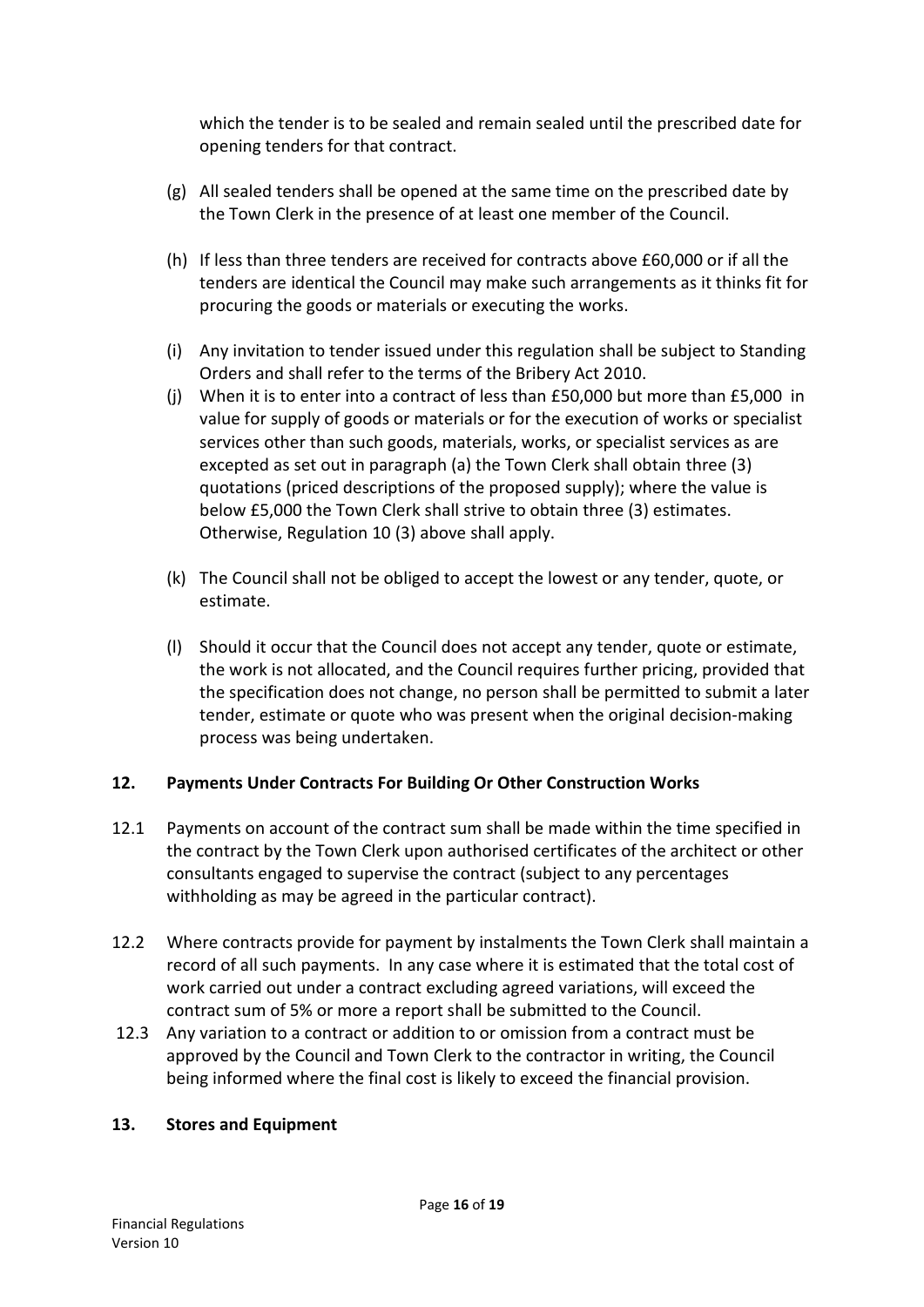- 13.1 Delivery notes shall be obtained in respect of all goods received into store or otherwise delivered and goods must be checked as to order and quality at the time delivery is made.
- 13.2 Stocks shall be kept at the minimum levels consistent with operational requirements.
- 13.3 The Town Clerk shall be responsible for periodic checks of stocks and stores at least annually.

#### **14. Assets, Properties and Estates**

- 14.1 The Town Clerk shall make appropriate arrangements for the custody of all Title Deeds and Land Registry Certificates of properties held by the Council. The Town Clerk shall ensure a record is maintained of all properties held by the Council, recording the location, extent, plan, reference, purchase details, nature of the interest, tenancies granted, rents payable and purpose for which held in accordance with Accounts and Audit Regulations.
- 14.2 No tangible moveable property shall be purchased or otherwise acquired, sold, leased or otherwise disposed of, without the authority of the Council, together with any other consents required by law, save where the estimated value of any one item of tangible moveable property does not exceed £500. For the avoidance of doubt, consent of Council is deemed to have been given where expenditure is approved as part of the budget setting process.
- 14.3 No real property (interests in land) shall be sold, leased or otherwise disposed of without the authority of the Council, together with any other consents required by law. In each case a report in writing shall be provided to Council in respect of valuation and surveyed conditions of the property (including matters such as planning permissions and covenants) together with a proper business case (including an adequate level of consultation with the electorate).
- 14.4 No real property (interests in land) shall be purchased or acquired without the authority of the Council. In each case a report in writing shall be provided to Council in respect of valuation and surveyed condition of the property (including matters such as planning permissions and covenants) together with a proper business case (including and adequate level of consultation with the electorate).
- 14.5 Subject only to the limit set in Reg. 14.2 above, no tangible moveable property shall be purchased or acquired without the authority of the Council. In each case a report in writing shall be provided to Council with a full business case.
- 14.6 The Town Clerk shall ensure that an appropriate and accurate Register of Assets and Investments is kept up to date. The continued existence of tangible assets shown in the Register shall be verified at least annually, possibly in conjunction with a Health and Safety Inspection of assets.

#### **15. Insurance**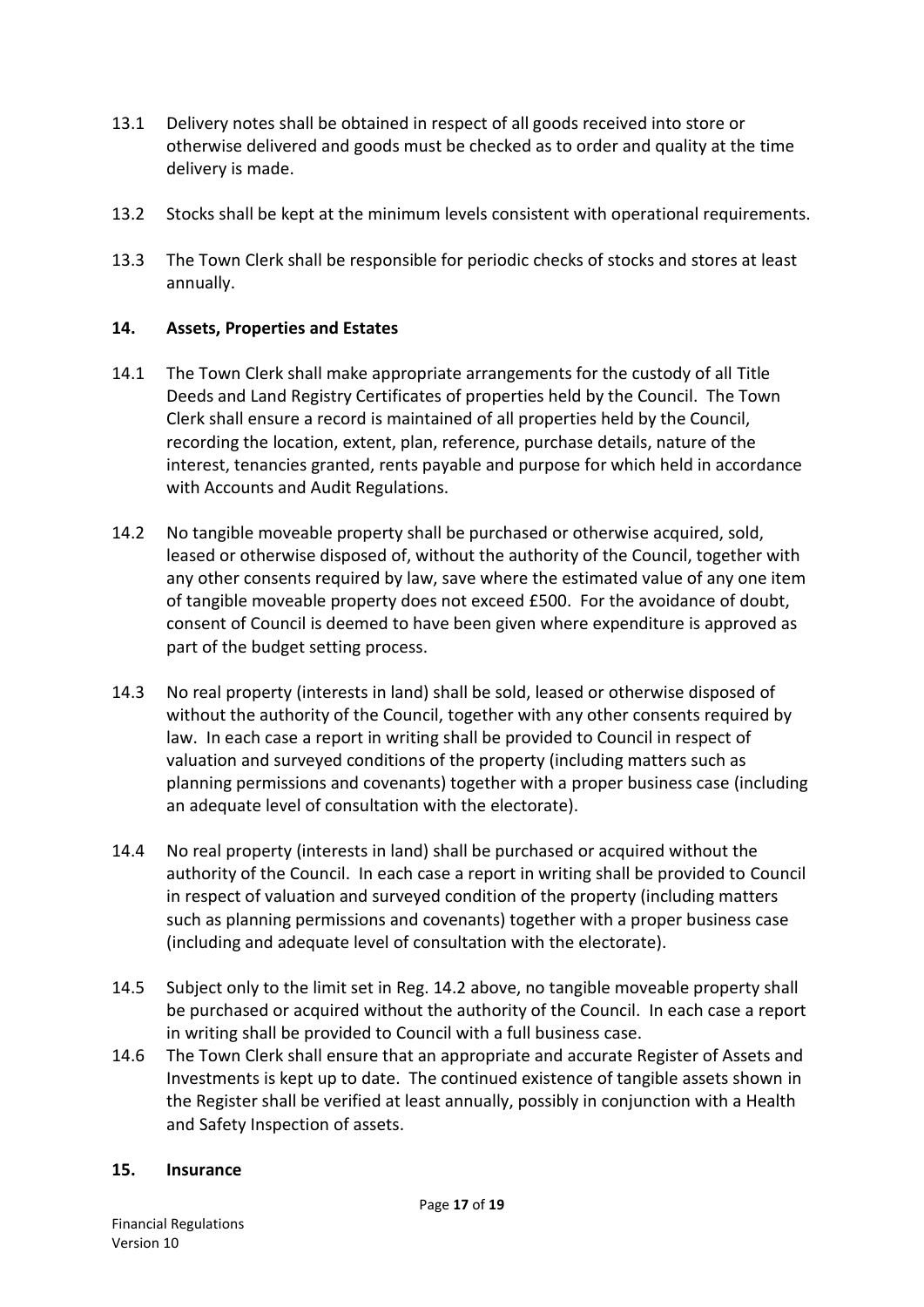- 15.1 Following the Annual Risk Assessment (per Financial Regulation 17), the Town Clerk shall effect all insurance and negotiate all claims with the Council's insurers.
- 15.2 The Town Clerk shall give prompt notification to the Council's insurers of all new risks, properties or vehicles which require to be insured and of any alterations affecting existing insurances.
- 15.3 The Town Clerk shall keep a record of all insurances effected by the Council and the property and risks covered thereby and annually review it.
- 15.4 The Town Clerk shall be notified of any loss liability or damage or of any event likely to lead to a claim and shall report these to Council at the next available meeting.
- 15.5 All appropriate Councillors and employees of the Council shall be included in a suitable form of security or fidelity guarantee insurance which shall cover the maximum risk exposure as determined annually by the Council.

#### **16. Risk Management**

- 16.1 The Council is responsible for putting in place arrangements for the management of risk. The Town Clerk shall prepare, for approval by the Council, Risk Management Policy Statements in respects of all activities of the Council. Risk Policy Statements and consequential risk management arrangements shall be reviewed by the Council at least annually.
- 16.2 When considering any new activity, the Town Clerk shall prepare a draft Risk Assessment including risk management proposals for consideration and adoption by the Council.

#### **17. Suspension and Revision of Financial Regulations**

- 17.1 It shall be the duty of the Council to review the Financial Regulations of the Council from time to time. The Town Clerk shall make arrangements to monitor changes in legislation or proper practices and shall advise the Council of any requirement for a consequential amendment to these Financial Regulations.
- 17.2 The Council may, by resolution of the Council duly notified prior to the relevant meeting of Council, suspend any part of these Financial Regulations provided that reasons for the suspension are recorded and that an assessment of the risks arising has been drawn up and presented in advance to all Councillors of Council.

#### **18.1 Financial Procurements**

18.1 The Town Clerk shall maintain the Council's detailed Financial Procedures necessary to comply with these Financial Regulations and shall be duly authorised to review, adapt and change these as required from time to time.